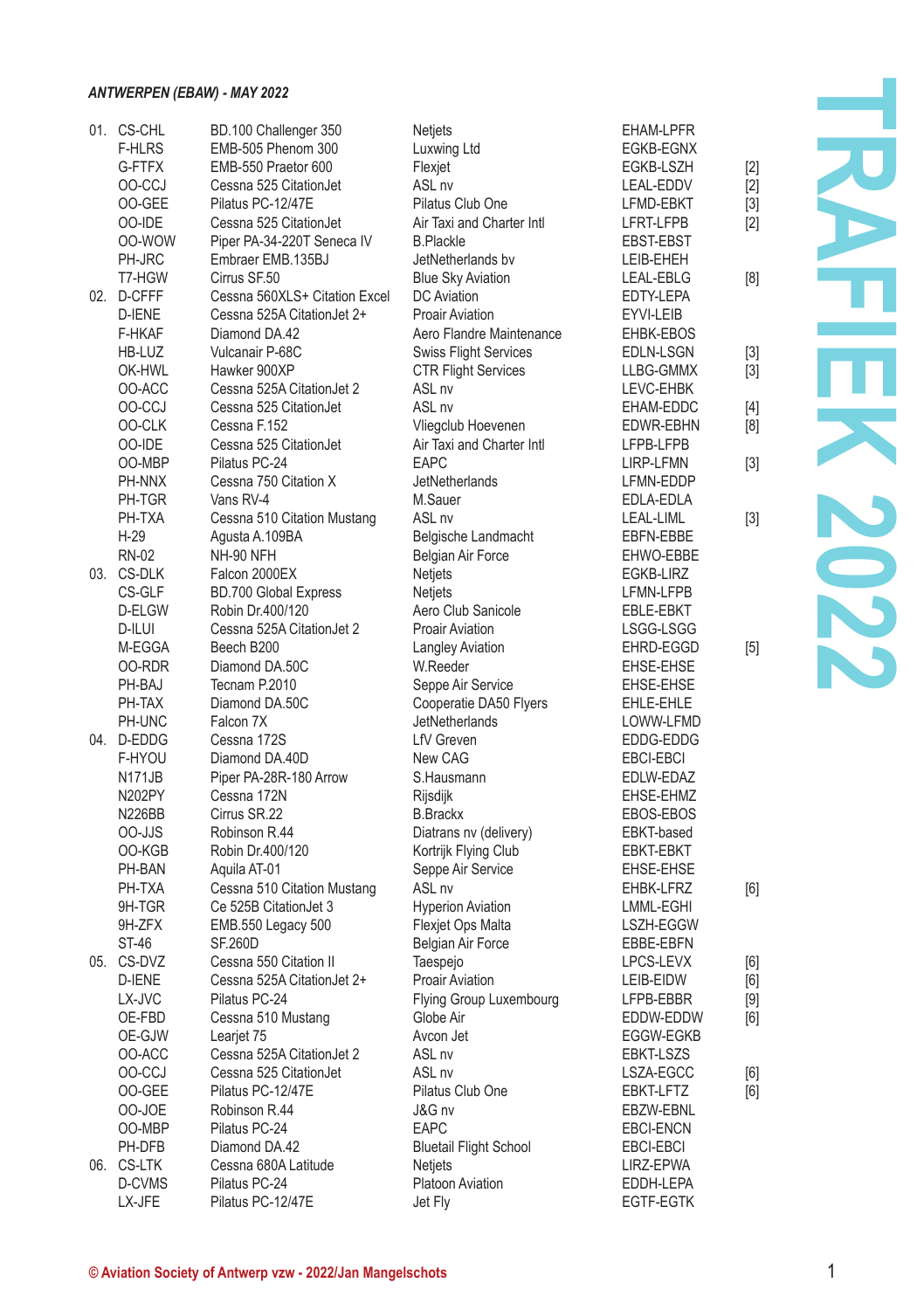|     | <b>N127QR</b><br>OH-EAU | Beech 300LW<br>Pilatus PC-12/47E                   | A.Ruijgrok<br>Fly 7 Finland                               | EHRD-EHRD<br>LDSP-EGJB | $[13]$<br>$[7]$ |
|-----|-------------------------|----------------------------------------------------|-----------------------------------------------------------|------------------------|-----------------|
|     | OK-PTT<br>OO-ACO        | Pilatus PC-12/47E<br>Cessna 510 Citation Mustang   | Petr Turek<br>ASL <sub>nv</sub>                           | LKMH-LOWW<br>LIPO-EGGW | [8]             |
|     | 00-AFJ                  | Stampe SV.4C                                       | S.de Jaeghere                                             | EBKT-EBKT              |                 |
|     | OO-CCJ                  | Cessna 525 CitationJet                             | ASL nv                                                    | EGCC-LIBD              | [8]             |
|     | OO-JKV                  | Pitts S-2C                                         | S.de Jaeghere (ex D-EPTZ)                                 | dep to EBKT            |                 |
|     | OO-PCN                  | Pilatus PC-12/47E                                  | <b>EAPC</b> scrl                                          | <b>EBCI-LFRE</b>       |                 |
|     | PH-HLR<br>PH-TXA        | Robin Dr.400/135CDI<br>Cessna 510 Citation Mustang | E.Belderok<br>ASL nv                                      | EHRD-EBOS<br>LFRZ-EDDH |                 |
|     | PH-UNC                  | Falcon 7X                                          | JetNetherlands                                            | LFMD-LFMD              | $[7]$<br>$[7]$  |
|     | 9H-CAP                  | P-180 Avanti II                                    | <b>JMC Flight Investments</b>                             | EBKT-LEMG              | $[7]$           |
|     | 9H-TGR                  | Ce 525B CitationJet 3                              | <b>Hyperion Aviation</b>                                  | EGHI-LIBR              | [8]             |
|     | RN-01                   | NH-90 NFH                                          | Belgian Air Force                                         | EBBE-EBBE              |                 |
|     | ST-43                   | <b>SF.260D</b>                                     | Belgian Air Force                                         | EBBE-EBBE              |                 |
|     | 281                     | Pilatus PC-12                                      | <b>Irish Air Corps</b>                                    | EGTE-EGGP              |                 |
| 07. | D-EHEU                  | Cessna 182S                                        | Motorflugschule Egelsbach                                 | EDFE-EDFE              | [8]             |
|     | D-IVVV                  | Honda HA-420 Honda Jet                             | Level 8 GmbH                                              | EDDH-EDDL              |                 |
|     | LX-LEM                  | Cessna P.210N Silver Eagle                         | Rafly sarl                                                | ELLX-ELLX              |                 |
|     | N6477V                  | Cessna 172RG                                       | D.de Smul                                                 | EBUL-EBUL              |                 |
|     | OO-MBP                  | Pilatus PC-24                                      | EAPC                                                      | <b>ENGM-EBCI</b>       |                 |
|     | PH-TXA                  | Cessna 510 Citation Mustang                        | ASL nv                                                    | EDDH-EHRD              |                 |
| 08. | CS-DVZ                  | Cessna 550 Citation II                             | Taespejo                                                  | LEVX-EGCC              | $[10]$          |
|     | G-VAAC                  | Piper PA-28-181 Archer III                         | G.Eijken                                                  | EHLE-EHLE              |                 |
|     | I-AVND                  | Learjet 45                                         | Avionord                                                  | LEIB-EDDH              |                 |
|     | N102CD                  | Cirrus SR.20                                       | E.Heymans                                                 | EBKT-LFAT              |                 |
|     | OE-FHA<br>OH-EAU        | Cessna 510 Citation Mustang<br>Pilatus PC-12/47E   | Globe Air                                                 | LSZA-LSZA<br>EHRD-LDSP | $[9]$           |
|     | OO-ACC                  | Cessna 525A CitationJet 2                          | Fly 7 Finland<br>ASL <sub>nv</sub>                        | LEIB-LSGG              |                 |
|     | OO-ACO                  | Cessna 510 Citation Mustang                        | ASL nv                                                    | EGGW-LIML              | $[9]$           |
|     | OO-GHE                  | Falcon 2000LX                                      | Abelag                                                    | EBKT-EGGW              |                 |
|     | OO-PCJ                  | Pilatus PC-12/47E                                  | EAPC scrl                                                 | <b>EBCI-LFRE</b>       |                 |
|     | OO-PCK                  | Pilatus PC-12/47E                                  | <b>EAPC</b> scrl                                          | LFRE-EBCI              |                 |
|     | 00-STE                  | AS.350B3e Ecureuil                                 | <b>Stephex Stables</b>                                    | EBSC-EBSC              |                 |
|     | PH-LGD                  | EMB-550 Legacy 500                                 | ASL nv                                                    | EHEH-LIEE              |                 |
|     | 09. CS-LTR              | Ce 680A Latitude                                   | Netjets                                                   | EGGP-LEPA              |                 |
|     | F-HRIB                  | Ce 525 CitationJet                                 | Valljet                                                   | ESTA-LFOH              |                 |
|     | HB-GLA                  | Beech B200                                         | <b>Swiss Flight Services</b>                              | EDDW-LSGC              | [11]            |
|     | HB-VTW                  | Ce 525 Citation M2                                 | Alpine Flightservice                                      | LSZH-LFMD              |                 |
|     | LN-FTW                  | Diamond DA-40NG                                    | Pilot Flyskole                                            | LFQQ-EKBI              |                 |
|     | M-GETS                  | Pilatus PC-12/47E                                  | <b>3FS Aviation</b>                                       | EGHR-EGHI              |                 |
|     | OO-GEE                  | Pilatus PC-12/47E                                  | Pilatus Club One                                          | LFTZ-EBKT              | $[10]$          |
|     | <b>OO-NEY</b>           | EMB-545 Legacy 450                                 | ASL nv                                                    | LFTZ-LFMD              | $[13]$          |
|     | OO-SPJ                  | Piper PA-18-95 Super Cub                           | Vliegclub Hoevenen                                        | EBHN-EBHN              |                 |
|     | PH-MLY                  | TB-20-250 Trinidad                                 | <b>KLM Flight Academy</b>                                 | EHGG-EHGG              |                 |
|     | ST-43<br>ST-46          | <b>SF.260D</b><br><b>SF.260D</b>                   | Belgian Air Force                                         | EBBE-EBBE              |                 |
|     | $L-10$                  | Pilatus PC-7                                       | Belgian Air Force<br>Royal Netherlands AF                 | EBBE-EBBE<br>EHWO-EHWO |                 |
|     | 282                     | Pilatus PC-12                                      | Irish Air Corps                                           | EGTE-EGGP              |                 |
|     | 10. D-IRUP              | Cessna 551 Citation IISP                           | R+P Flugcharter                                           | EDDH-EDDH              |                 |
|     | F-HGET                  | Pilatus PC-12/47E                                  | Get1Jet                                                   | EBBR-EDDN              |                 |
|     | OO-ACC                  | Cessna 525A CitationJet 2                          | ASL <sub>nv</sub>                                         | EHAM-EDDK              | $[11]$          |
|     | OO-DCB                  | Aquila AT-01                                       | Ostend Air College                                        | EBOS-EBOS              |                 |
|     | OO-KGB                  | Robin Dr.400/120                                   | Kortrijk Flying Club                                      | EBKT-EBKT              |                 |
|     | 9H-CAP                  | P-180 Avanti II                                    | <b>JMC Flight Investments</b>                             | LEMG-EHRD              |                 |
|     | RN-03                   | NH-90 NFH                                          | Belgian Air Force                                         | EBFN-EBFN              |                 |
|     | $L-12$                  | Pilatus PC-7                                       | Royal Netherlands AF                                      | EHWO-EHWO              |                 |
|     | 281                     | Pilatus PC-12                                      | Irish Air Corps                                           | EGTE-EGGP              |                 |
|     | 11. D-CAWU              | Cessna 560XLS Citation Excel                       | Adolf Wurth                                               | EDTY-EDTY              |                 |
|     | F-HGET                  | Pilatus PC-12/47E                                  | Get1Jet                                                   | EDDN-LFPB              |                 |
|     | F-HOND                  | HA-420 Honda Jet                                   | <b>EATIS</b>                                              | EIDW-LIPZ              |                 |
|     |                         |                                                    |                                                           |                        |                 |
|     |                         |                                                    |                                                           |                        |                 |
| 2   |                         |                                                    | © Aviation Society of Antwerp vzw - 2022/Jan Mangelschots |                        |                 |
|     |                         |                                                    |                                                           |                        |                 |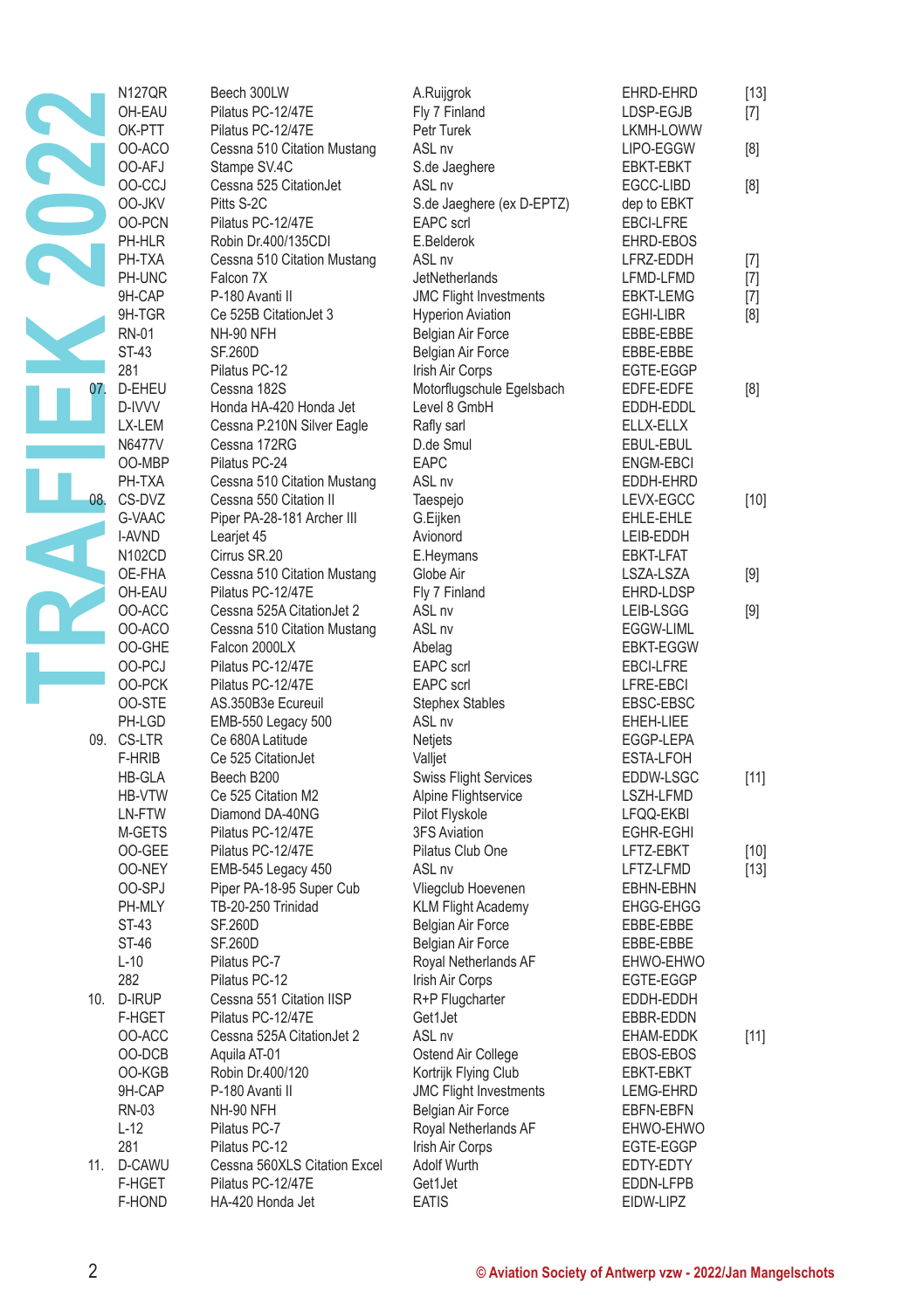| <b>N240LG</b>                  | Falcon 900EX                  | <b>UIM Aircraft</b>                | LEMD-EGLF        |        |     |
|--------------------------------|-------------------------------|------------------------------------|------------------|--------|-----|
| OO-ACC                         | Cessna 525A CitationJet 2     | ASL <sub>nv</sub>                  | EHGG-EHEH        |        |     |
| OO-CCJ                         | Cessna 525 CitationJet        | ASL <sub>nv</sub>                  | LIBD-EHBK        | $[12]$ |     |
| OO-GEE                         | Pilatus PC-12/47E             | Pilatus Club One                   | EBKT-EBKT        |        |     |
| 00-GJR                         | Robin Dr.401/155cdi           | TUI Fly Academy Brussels           | dep to EBST      |        |     |
| <b>OO-LUK</b>                  | Stampe SV.4B                  | E.Kerckhofs                        | EBKH-            |        |     |
| PH-GHZ                         | Ce 560XLS Citation Excel      | ASL nv                             | EBBR-LDDU        |        |     |
| PH-LAU                         | Falcon 900EX                  | Exxaero                            | EHAM-LFMQ        |        |     |
| PH-MRA                         | Cessna 172M                   | Kon.Aeroclub Keiheuvel             | EBKH-EBKH        |        |     |
| PH-TDX                         | Diamond DA.42NG               | Vliegclub Schiphol                 | EHAM-EHLE        |        |     |
| PH-TXA                         | Cessna 510 Citation Mustang   | ASL <sub>nv</sub>                  | LFMD-LFPB        | $[12]$ |     |
| SP-DLV                         | Ce 525 CitationJet            | Bartolini Air                      | EGLF-LFPB        | $[12]$ |     |
| 9H-RSQ                         | Eurocopter EC.135T1           | Helicopterflights Ltd              | EBLT-EBLT        |        |     |
| 9H-TGR                         | Ce 525B CitationJet 3         |                                    |                  |        |     |
|                                | NH-90 TTH                     | <b>Hyperion Aviation</b>           | LIBR-LEBL        | $[12]$ |     |
| <b>RN-08</b>                   |                               | Belgian Air Force                  | EBBE-EBBL        |        |     |
| <b>ST-42</b>                   | <b>SF.260D</b>                | <b>Belgian Air Force</b>           | EBBE-EBBE        |        |     |
| 281                            | Pilatus PC-12                 | Irish Air Corps                    | EGTE-EGGP        |        |     |
| 12. CS-DQB                     | Cessna 560XLS Citation Excel  | Netjets                            | LSGG-EPWR        |        |     |
| D-EWGM                         | Cirrus SR.22T                 | W.Muhlbauer                        | EDDH-LFRG        |        |     |
| F-HGPE                         | Embraer Emb.505 Phenom 300    | Pan Europeene Air Service          | LFTH-LFMN        | [13]   |     |
| F-HJOF                         | Robinson R.44                 | Heli & Co                          | EBLG-EBLG        |        |     |
| M-GETS                         | Pilatus PC-12/47E             | <b>3FS Aviation</b>                | <b>EGHI-EGHR</b> |        |     |
| N <sub>2</sub> 1A <sub>G</sub> | PA-46-350P JetProp            | <b>ITB Sokolowski Llc</b>          | EBZW-EBZW        |        |     |
| 00-KTN                         | Agusta A.109S                 | Katoennatie                        | EGMC-EBHF        |        |     |
| OO-LVP                         | Piper PA-18-135 Super Cub     | P.Mombers                          | testflight       |        | S D |
| PH-BAN                         | Aquila AT-01                  | Seppe Air Service                  | EHSE-EHSE        |        |     |
| PH-HWM                         | CL.605 Challenger             | <b>JetNetherlands</b>              | EHEH-ENCN        |        |     |
| PH-JRC                         | Embraer EMB.135BJ             | JetNetherlands by                  | EHEH-LIEO        |        |     |
| PH-TXA                         | Cessna 510 Citation Mustang   | ASL <sub>nv</sub>                  | <b>EDDK-LSGG</b> | [14]   |     |
| 13. CS-LTF                     | Cessna 680A Latitude          | Netjets                            | LOWW-EGGP        |        |     |
| CS-LTO                         | Ce 680A Latitude              | <b>Netiets</b>                     | LGKL-LFLY        |        |     |
| D-ELGW                         | Robin Dr.400/120              | Aero Club Sanicole                 | EBLE-EBLE        |        |     |
| LX-JVC                         | Pilatus PC-24                 | Flying Group Luxembourg            | LFMD-LSGS        | $[15]$ |     |
| <b>N127QR</b>                  | Beech 300LW                   | A.Ruijgrok                         | EHRD-EHRD        | [24]   |     |
| N2673D                         | Cessna 340A Turbine           | Meijer Beheer bv                   | EBLG-EHMZ        |        |     |
| OO-DHC                         | DHC-1 Chipmunk 22             | D.Campion                          | dep to EBGB      |        |     |
| 9H-SIS                         | CL.650 Challenger             | <b>Emperor Aviation</b>            | LIML-LIRZ        | [15]   |     |
| $H-21$                         | Agusta A.109BA                | Belgische Landmacht                | EBBE-EBBE        |        |     |
| <b>ST-42</b>                   | <b>SF.260D</b>                | Belgian Air Force                  | EBBE-EBBL        |        |     |
| <b>ST-47</b>                   | <b>SF.260D</b>                |                                    | EBBE-EBBE        |        |     |
|                                |                               | Belgian Air Force                  |                  |        |     |
| 281                            | Pilatus PC-12                 | Irish Air Corps                    | EGTE-EGGP        |        |     |
| 14. D-CANG                     | Cessna 560XLS+ Citation Excel | Air Hamburg                        | GMMX-EGNX        | $[15]$ |     |
| F-HLTT                         | HA-420 Honda Jet              | <b>EATIS</b>                       | LIPZ-LSGG        |        |     |
| I-VICC                         | Partenavia P.68B              | <b>Flight Calibration Services</b> | EGKA-            |        |     |
| N1556Y                         | Beech F33A Bonanza            | Raets Navigation bvba              | EBOS-EBZW        |        |     |
| OE-KVK                         | Diamond DA-40D                | Ostend Air College                 | EBOS-EBST        |        |     |
| OO-KGB                         | Robin Dr.400/120              | Kortrijk Flying Club               | <b>EBKT-EBKT</b> |        |     |
| OO-KNK                         | TB-20-250 Trinidad            | G.Piers                            | EBOS-EBOS        |        |     |
| PH-JRC                         | Embraer EMB.135BJ             | JetNetherlands by                  | LIEO-EHEH        |        |     |
| PH-LAU                         | Falcon 900EX                  | Exxaero                            | LFMV-LEMD        | $[15]$ |     |
| PH-SRP                         | Piper PA-28-151 Warrior       | Vliegclub Rotterdam                | EHMZ-EHMZ        |        |     |
| PH-TXA                         | Cessna 510 Citation Mustang   | ASL <sub>nv</sub>                  | LSGG-EGLF        | [15]   |     |
| 15. CS-DXN                     | Cessna 560XLS Citation Excel  | <b>Netjets</b>                     | EGNT-EGGW        |        |     |
| D-EMUH                         | Bolkow BO.208C                | M.Bonnier                          | <b>LFAI-LFAI</b> | $[17]$ |     |
| D-IAAB                         | Embraer Emb.500 Phenom 100    | Arcus Air                          | LSZH-LIML        |        |     |
| F-GUVB                         | Diamond DA.40D                | Aeroclub Herault Languedoc         | LFSJ-LFSJ        |        |     |
| G-BHAJ                         | Robin Dr.400/160              | Rowantask Ltd                      | LFQA-EGKH        | [16]   |     |
| G-SONA                         | TB-10-180 Tobago              | <b>G-SONA Group</b>                | LFQA-EGKH        | [16]   |     |
| LX-JVC                         | Pilatus PC-24                 | Flying Group Luxembourg            | EGKB-EDDM        |        |     |
| OO-CCJ                         | Cessna 525 CitationJet        | ASL <sub>nv</sub>                  | EHEH-LFMQ        | $[16]$ |     |
| 00-ESV                         | Stampe SV.4B                  | L.Cousement                        | EBKT-EBKT        |        |     |
|                                |                               |                                    |                  |        |     |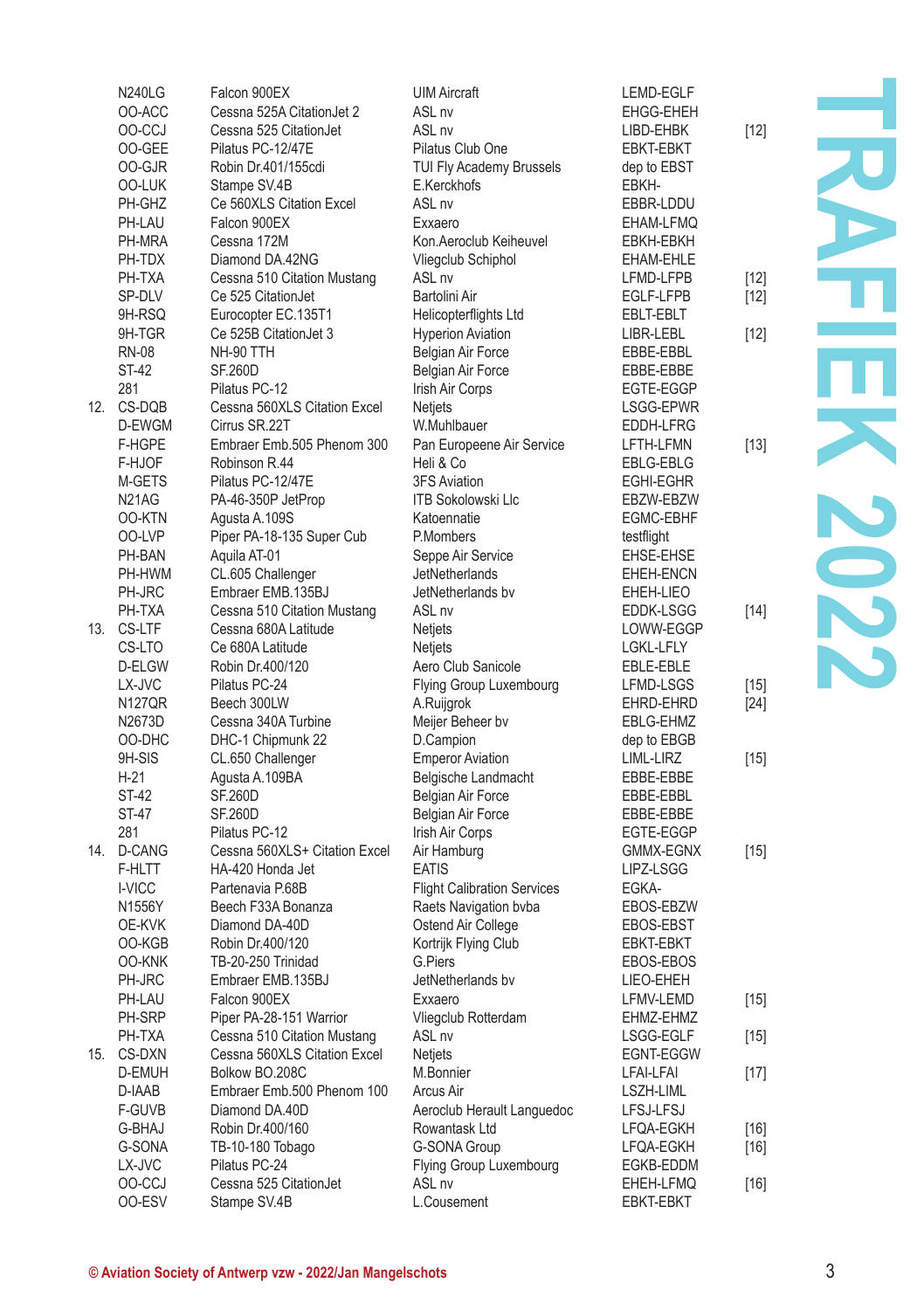|     | 00-STE           | AS.350B3e Ecureuil                        | <b>Stephex Stables</b>                                    | EBSC-EBSC              |        |
|-----|------------------|-------------------------------------------|-----------------------------------------------------------|------------------------|--------|
|     | PH-GHZ           | Ce 560XLS Citation Excel                  | ASL <sub>nv</sub>                                         | LDDU-EBBR              | $[16]$ |
|     | PH-HWM           | CL.605 Challenger                         | JetNetherlands                                            | <b>EKCH-EHEH</b>       |        |
|     | CS-LTC           | Cessna 680A Latitude                      | <b>Netiets</b>                                            | EDDH-LSZH              |        |
|     | D-HMDX           | MD.900 Explorer                           | Air Lloyd                                                 | EDLS-EBZZ              | $[17]$ |
|     | <b>HB-IGV</b>    | Falcon 50EX                               | VF International                                          | LSZA-LSZA              |        |
|     | LX-JVC           | Pilatus PC-24                             | Flying Group Luxembourg                                   | EDDM-EBBR              | [20]   |
|     | OE-HGG           | BD.100 Challenger 350                     | <b>Glock Aviation</b>                                     | EINN-LOWK              |        |
|     | OE-KAR           | PA-46-350P Malibu                         | M.Karner                                                  | LOAV-LOAV              | $[18]$ |
|     | OO-ACO           | Cessna 510 Citation Mustang               | ASL nv                                                    | ELLX-LFRZ              | $[17]$ |
|     | OO-PCI           | Pilatus PC-12/47E                         | <b>EAPC</b> scrl                                          | EBCI-LFML              |        |
|     | PH-OHM           | TB-9-160 Tampico                          | Rotor and Wings bv                                        | EHLE-EHLE              |        |
|     | PH-VHY           | Cessna 172P                               | Vliegclub Hilversum                                       | EHHV-LFAT              |        |
|     | T7-CTD           | Gulfstream G280                           | Aero Marino                                               | EDDB-EDDB              | $[23]$ |
| 17. | <b>CS-LTK</b>    | Cessna 680A Latitude                      | <b>Netjets</b>                                            | LSZH-EDDF              |        |
|     | D-CBEN           | Cessna 560XLS+ Citation Excel             | Adolf Wurth                                               | EGKB-EDTY              |        |
|     | D-ESTS           | Piper PA-18-150 Super Cub                 | W.Rongé & R.Caluwe                                        | EBZR-EBZR              |        |
|     | D-HMDX           | MD.900 Explorer                           | Air Lloyd                                                 | EBZZ-EBZZ              | $[18]$ |
|     | HB-IGV           | Falcon 50EX                               | <b>VF</b> International                                   | LSZA-LSZA              |        |
|     | <b>N947US</b>    | Diamond DA.40-180                         | Five Star Marketing Inc                                   | EDFC-EGPC              |        |
|     | N5795D           | Mooney M.20J                              | U. Wystup                                                 | EDFL-EDFZ              | $[18]$ |
|     | OO-ACO           | Cessna 510 Citation Mustang               | ASL nv                                                    | EHAM-LSZA              | [19]   |
|     | OO-ADC           | Diamond DA.40NG                           | Ostend Air College                                        | LFQT-EBOS              |        |
|     | OO-KGB           | Robin Dr.400/120                          | Kortrijk Flying Club                                      | <b>EBKT-EBKT</b>       |        |
|     | 00-PCI           | Pilatus PC-12/47E                         | <b>EAPC</b> scrl                                          | LFML-EBCI              |        |
|     | 00-STU           | Diamond DA.40D                            | <b>Barkley Consulting</b>                                 | EBKT-EGTK              | $[28]$ |
|     | OO-VMF           | Cessna 560XLX+ Citation Excel             | ASL <sub>nv</sub>                                         | LIPB-LIPE              | [19]   |
|     | PH-DFB           | Diamond DA.42                             | <b>Bluetail Flight School</b>                             | EBCI-EHBK              |        |
|     | $H-38$           | Agusta A.109BA                            | Belgische Landmacht                                       | EBFN-EBBE              |        |
|     | ST-23<br>ST-43   | SIAI-Marchetti SF.260D<br><b>SF.260MB</b> | Belgian Air Force                                         | EBBE-EBBE              |        |
|     | D-HMDX           |                                           | Belgian Air Force                                         | EBBE-EBBE<br>EBZZ-EDKB |        |
| 18. | OH-SSS           | MD.900 Explorer<br>Pilatus PC-12/47E      | Air Lloyd<br>Fly 7 Finland                                | LSGL-EGTF              | $[19]$ |
|     | OO-HXP           | Robinson R.44                             | HXP by                                                    | EBZZ-EBZZ-EBZZ         |        |
|     | OO-GEE           | Pilatus PC-12/47E                         | Pilatus Club One                                          | LFLL-LFTZ              | $[19]$ |
|     | 00-KTN           | Agusta A.109S                             | Katoennatie                                               | EBHF-EBZZ-EBHF         |        |
|     | OO-MBP           | Pilatus PC-24                             | <b>EAPC</b>                                               | <b>EBCI-LBSF</b>       |        |
|     | OO-MJM           | Stampe SV-4E                              | J.de Naeyer                                               | EBZW-EBZW              |        |
|     | ST-48            | SIAI-Marchetti SF.260D                    | Belgian Air Force                                         | EBBE-EBBE              |        |
|     | 19. D-IQQQ       | Cessna 525A CitationJet 2                 | <b>Excellent Air</b>                                      | LKPR-EDRY              | $[20]$ |
|     | F-HEVL           | EMB.505 Phenom 300                        | Evolem Aviation                                           | LFLY-LIRZ              |        |
|     | <b>F-HLRS</b>    | EMB-505 Phenom 300                        | Luxwing Ltd                                               | LIEO-LFPB              |        |
|     | OO-KBT           | Bell 206L Long Ranger                     | Airborne nv                                               | EBEN-EBKT-EBEN         |        |
|     | OO-MBP           | Pilatus PC-24                             | <b>EAPC</b>                                               | LBSF-ELLX              |        |
|     | PH-CJM           | Cessna 680 Sovereign                      | ASL nv                                                    | EBKT-LEBL              |        |
|     | PH-HWM           | CL.605 Challenger                         | <b>JetNetherlands</b>                                     | EDDM-EHEH              | $[20]$ |
|     | 9H-ASB           | <b>BD.700 Global 5000</b>                 | <b>TAG Aviation Malta</b>                                 | EGLF-LOWG              | [20]   |
|     | 20. F-HYRL       | EMB-500 Phenom 100                        | <b>YR Location</b>                                        | LSGG-LSGG              |        |
|     | M-DSTZ           | CL.650 Challenger                         | Shino Aviation                                            | LIEO-LIEO              |        |
|     | OK-PSY           | PA-32R-300 Lance                          | pvt                                                       | LKRO-LKRO              |        |
|     | OK-SLX           | Cessna 560XL Citation Excel               | Silesia Air                                               | EGLC-EGLC              |        |
|     | OO-ACO           | Cessna 510 Citation Mustang               | ASL <sub>nv</sub>                                         | LSZA-EGPK              | $[21]$ |
|     | PH-GHZ           | Ce 560XLS Citation Excel                  | ASL <sub>nv</sub>                                         | <b>EBKT-LIPR</b>       | $[22]$ |
|     | YU-PDD           | Ce 560XLS+ Citation Excel                 | Air Pink                                                  | LYBE-LYBE              |        |
|     | 9H-TGR           | Ce 525B CitationJet 3                     | <b>Hyperion Aviation</b>                                  | LFMD-LIML              | [21]   |
|     | RN-01            | NH-90 NFH                                 | Belgian Air Force                                         | EBFN-EBFN              |        |
|     | 21. CS-LTK       | Cessna 680A Latitude                      | Netjets                                                   | LIPZ-LFBZ              | $[22]$ |
|     | HB-JWA           | CL.650 Challenger                         | Swiss Air Ambulance<br>Flying Group Luxembourg            | LSZH-LSZH              |        |
|     | LX-JVC<br>LX-SRD | Pilatus PC-24<br>Cirrus SR.22             |                                                           | ETNL-EIDW              | $[23]$ |
|     | OK-PTT           | Pilatus PC-12/47E                         | P.Dayglun<br>Petr Turek                                   | ELLX-ELLX<br>LKMH-LKMH | $[22]$ |
|     |                  |                                           |                                                           |                        |        |
|     |                  |                                           |                                                           |                        |        |
|     |                  |                                           |                                                           |                        |        |
| 4   |                  |                                           | © Aviation Society of Antwerp vzw - 2022/Jan Mangelschots |                        |        |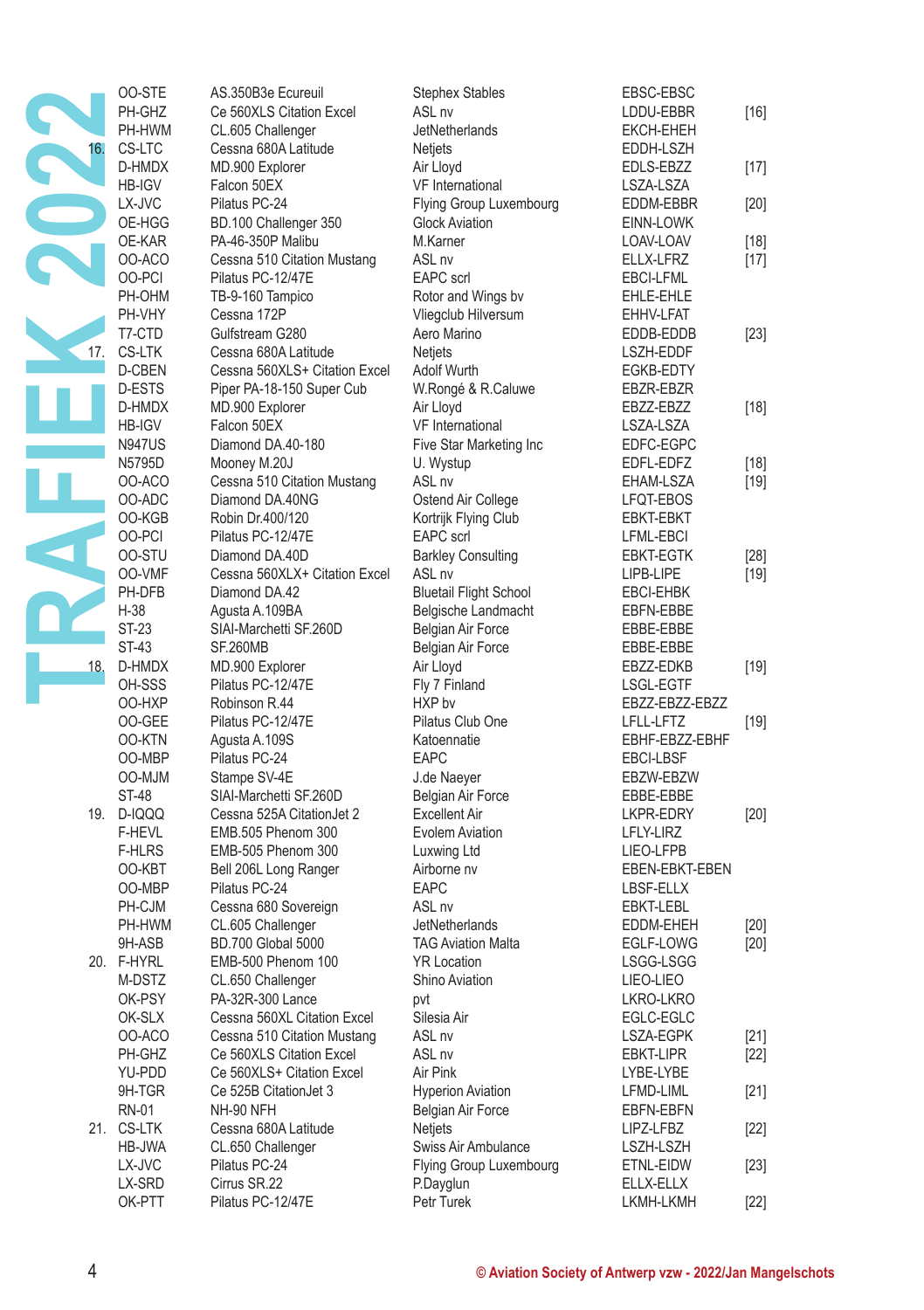| OO-ACO<br>OO-HSA     | Cessna 510 Citation Mustang<br>AS.355N Ecureuil 2         | ASL <sub>nv</sub><br>Heli Service Belgium         | <b>EHGG-LSGG</b><br>EHHV-EBKT | $[22]$<br>[22] |  |
|----------------------|-----------------------------------------------------------|---------------------------------------------------|-------------------------------|----------------|--|
| OO-SCA<br>PH-BAR     | PS-28 Cruiser<br>Tecnam P.2010                            | Motorvliegclub Brasschaat<br>Seppe Air Service    | EBBT-EBBT<br>EHMZ-EHSE        |                |  |
| PH-TXA<br>22. CS-DVH | Cessna 510 Citation Mustang<br>Cessna 525B Citation Jet 3 | ASL <sub>nv</sub><br>Valair                       | EBBR-LFRS<br>LEVX-ELLX        | [22]           |  |
| F-HEVL               | EMB.505 Phenom 300                                        | Evolem Aviation                                   | LIRZ-LFLY                     |                |  |
| OO-ACO               | Cessna 510 Citation Mustang                               | ASL <sub>nv</sub>                                 | EPLB-LIML                     | [25]           |  |
| 00-HFE<br>OO-JKV     | Cessna F.152<br>Pitts S-2C                                | Vliegclub Hoevenen<br>S.de Jaeghere               | EBHN-EBHN<br>EBKT-            | $[27]$         |  |
| OO-LVP               | Piper PA-18-135 Super Cub                                 | P.Mombers                                         | dep to EBGB                   |                |  |
| OO-SVB               | Stampe SV.4B                                              | Lathouwers                                        | EBST-EBST                     | $[1]$          |  |
| PH-CJM               | Cessna 680 Sovereign                                      | ASL <sub>nv</sub>                                 | LEBL-EHEH                     |                |  |
| PH-TXA               | Cessna 510 Citation Mustang                               | ASL <sub>nv</sub>                                 | LFRS-EHRD                     |                |  |
| 9H-RSQ               | Eurocopter EC.135T1                                       | Helicopterflights Ltd                             | EBLT-EBLT                     |                |  |
| 23. CS-LTE           | Cessna 680A Latitude                                      | Netjets                                           | EGGP-LFSL                     | $[24]$         |  |
| D-IAWG               | Cessna 425 Conquest I                                     | Aerowest                                          | EHGG-EHGG                     |                |  |
| LX-JVC               | Pilatus PC-24                                             | Flying Group Luxembourg                           | EIDW-LKPR                     | [25]           |  |
| M-ARTY               | Pilatus PC-12/47E                                         | Creston UK Ltd                                    | <b>EGKB-EGKB</b>              |                |  |
| OO-ACC               | Cessna 525A CitationJet 2                                 | ASL <sub>nv</sub>                                 | LFPB-LEMG                     | $[24]$         |  |
| OO-CCJ               | Cessna 525 CitationJet                                    | ASL <sub>nv</sub>                                 | LSZA-LFMD                     | [24]           |  |
| PH-DWC<br>9H-TGR     | Embraer EMB.135LR<br>Ce 525B CitationJet 3                | ACE/JetNetherlands by<br><b>Hyperion Aviation</b> | EGGW-LSGG<br>LIML-LEPA        | $[24]$<br>[24] |  |
| 24. F-HBTV           | Cessna 525 M2                                             | AstonJet                                          | LFPB-LFKJ                     |                |  |
| LX-JFX               | Pilatus PC-12/47E                                         | Jet Fly                                           | EGLF-LFMN                     |                |  |
| <b>N127QR</b>        | Beech 300LW                                               | A.Ruijgrok                                        | EHRD-EHRD                     | $[30]$         |  |
| OO-ACC               | Cessna 525A CitationJet 2                                 | ASL <sub>nv</sub>                                 | LEMG-EBBR                     | $[26]$         |  |
| OO-CCJ               | Cessna 525 CitationJet                                    | ASL nv                                            | LFMD-EGLF                     | $[25]$         |  |
| OO-PCM               | Pilatus PC-12/47E                                         | <b>EAPC</b> scrl                                  | <b>EBCI-LSGL</b>              |                |  |
| PH-DWC               | Embraer EMB.135LR                                         | <b>ACE/JetNetherlands by</b>                      | LSGG-EHAM                     |                |  |
| PH-GHZ               | Ce 560XLS Citation Excel                                  | ASL <sub>nv</sub>                                 | LIPR-EHEH                     | [26]           |  |
| PH-KFB               | Diamond DA.42NG                                           | <b>KLM Flight Academy</b>                         | <b>EHGG-LFAT</b>              |                |  |
| PH-PXF               | Eurocopter EC.135P2+                                      | Politie                                           | EHRD-EBOS                     |                |  |
| PH-VBG               | Falcon 2000EX<br>Cessna 550 Citation II Bravo             | JetNetherlands<br>Air Pink                        | EHEH-LIEE                     | [25]           |  |
| YU-BZZ<br>$H-38$     | Agusta A.109BA                                            | Belgische Landmacht                               | LYBE-LSZH<br>EBBE-EBBE        | $[25]$         |  |
| <b>ST-48</b>         | SIAI-Marchetti SF.260D                                    | Belgian Air Force                                 | EBBE-EBBL                     |                |  |
| 25. D-EWPW           | Cirrus SR.22                                              | A.Welz                                            | EHBK-EHBK                     |                |  |
| F-HPIL               | Pilatus PC-12/47E NGX                                     | Get1Jet                                           | LEIB-LFTZ                     | [26]           |  |
| LX-JVC               | Pilatus PC-24                                             | Flying Group Luxembourg                           | LKPR-EBKT                     | $[26]$         |  |
| LX-PCB               | Pilatus PC-24                                             | Jetfly Aviation                                   | LFTZ-ESSB                     | $[26]$         |  |
| M-IFFY               | Cessna 510 Citation Mustang                               | Xead srl                                          | LFMD-ELLX                     |                |  |
| OO-ACO               | Cessna 510 Citation Mustang                               | ASL <sub>nv</sub>                                 | LIML-EDDK                     | [27]           |  |
| OO-CCJ               | Cessna 525 CitationJet                                    | ASL <sub>nv</sub>                                 | EBAW-EGLF                     |                |  |
| OO-EYP               | Eurocopter EC.120B                                        | Heli W.S.                                         | EBHN-EBHN                     |                |  |
| PH-ABM<br>PH-CJM     | Cessna 172                                                | R.Jacobse<br>ASL nv                               | EHMZ-EHMZ<br>EHEH-LFMN        |                |  |
| PH-DWC               | Cessna 680 Sovereign<br>Embraer EMB.135LR                 | ACE/JetNetherlands bv                             | LEMD-LFBE                     |                |  |
| PH-FCH               | TB-9-160 Tampico                                          | AIS Activa BV                                     | EHLE-EHLE                     |                |  |
| PH-MLS               | TB-10GT Tobago                                            | Martinair Lelystad                                | EHGG-EHGG                     |                |  |
| T7-HGW               | Cirrus SF.50                                              | <b>Blue Sky Aviation</b>                          | LFOU-LIRQ                     | [27]           |  |
| 9H-LFX               | EMB.550 Praetor 600                                       | <b>Flexjet Operations Malta</b>                   | EGGW-LFPB                     |                |  |
| 26. D-ETKS           | Cessna TR.182RG                                           | M.Scheiber                                        | EDLI-EDLI                     | $[28]$         |  |
| G-SORG               | Diamond DA.50C                                            | Diamonf Flight Training Co Ltd                    | EBOS-EGTK                     |                |  |
| LX-JVC               | Pilatus PC-24                                             | Flying Group Luxembourg                           | LYTV-LFMV                     | [29]           |  |
| LX-SAB               | Falcon 900DX                                              | Global Jet Luxembourg                             | EHAM-LFMD                     | $[27]$         |  |
| <b>N226BB</b>        | Cirrus SR.22                                              | <b>B.Brackx</b>                                   | EBOS-EBOS                     | $[28]$         |  |
| OO-GEE               | Pilatus PC-12/47E                                         | Pilatus Club One                                  | LIQS-EDDN                     | $[27]$         |  |
| 00-STE               | AS.350B3e Ecureuil                                        | <b>Stephex Stables</b>                            | EBSC-EBSC                     |                |  |
| PH-RAC               | Diamond DA.40D                                            | Rotterdamsche AC                                  | <b>EBOS-EHRD</b>              |                |  |
| 9H-TGR               | Ce 525B CitationJet 3                                     | <b>Hyperion Aviation</b>                          | EDDL-LFTH                     |                |  |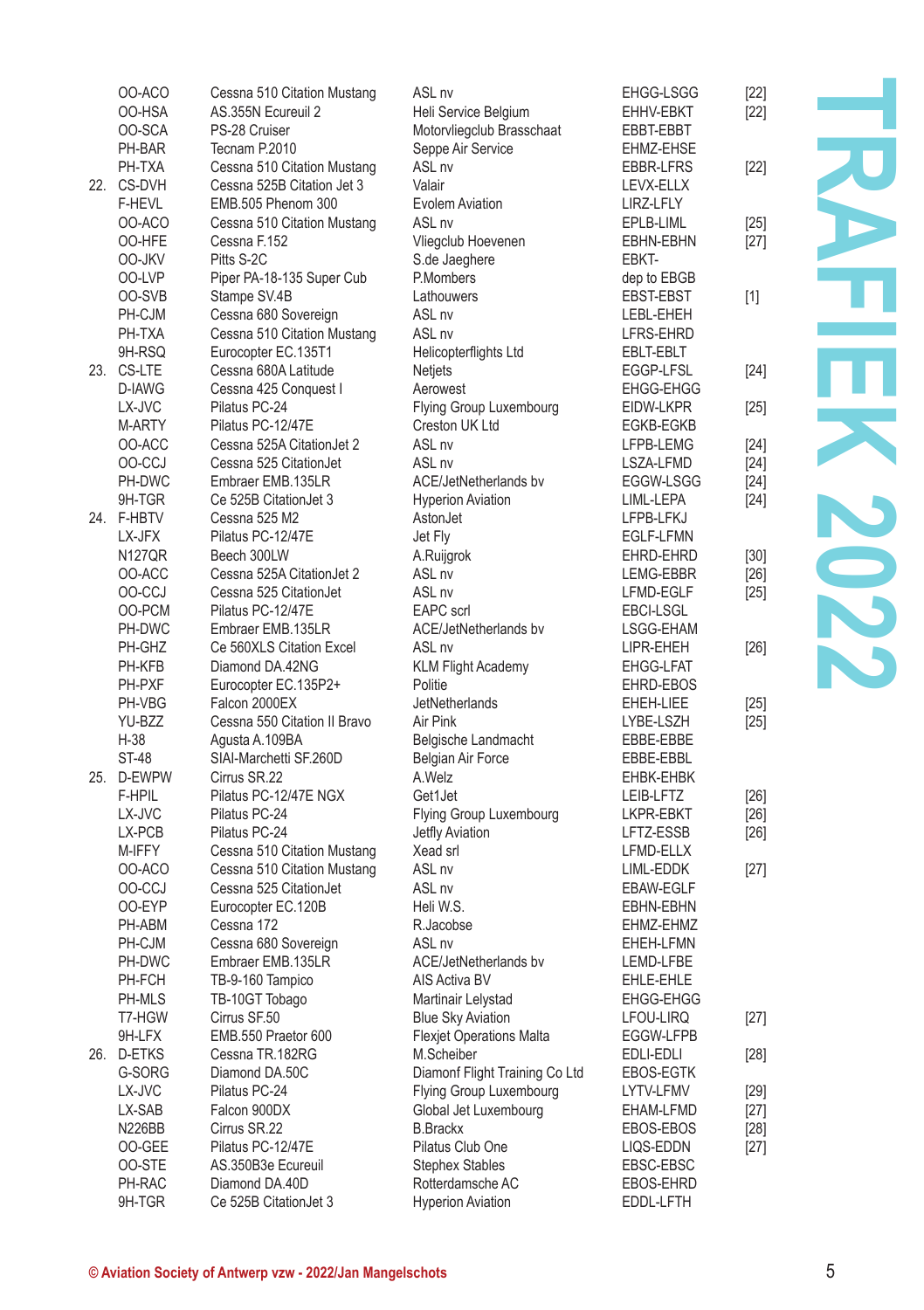| 27. | D-EIAK        | Cessna 120                                      | K.Devolder                                                              | EBKT-                  |        |
|-----|---------------|-------------------------------------------------|-------------------------------------------------------------------------|------------------------|--------|
|     | D-EXXC        | Piper PA-28R-201 Arrow III                      | <b>RWL</b>                                                              | <b>EDLN-LFRG</b>       |        |
|     | EJ-GABJ       | BAe 125-800A                                    | Gain Jet Ireland                                                        | LFMD-LFTH              |        |
|     | G-ATRX        | PA-32-260 Cherokee Six                          | S.Vincent                                                               | EGBO-EGBO              |        |
|     | G-GSYL        | PA-28RT-201T Arrow IV                           |                                                                         |                        | [29]   |
|     | G-LDGH        | Diamond DA.40NG                                 | S.Sylvester                                                             | EGBO-EGBO              | [29]   |
|     | OM-S361       |                                                 | Leading Edge Aviation<br>M.Sioen                                        | EGTK-EGTK              | [28]   |
|     | OO-ACO        | JMB VL-3<br>Cessna 510 Citation Mustang         | ASL <sub>nv</sub>                                                       | EBMO-EBMO<br>LFMD-EBBR |        |
|     | OO-CCJ        | Cessna 525 CitationJet                          | ASL <sub>nv</sub>                                                       |                        | $[28]$ |
|     | OO-GEE        | Pilatus PC-12/47E                               | Pilatus Club One                                                        | LFMD-EBKT              | $[30]$ |
|     | OO-MWM        | Piper PA-28-180E Cherokee                       | D.Poelman                                                               | EDDN-LFTZ              | [29]   |
|     | OO-SCA        | PS-28 Cruiser                                   | Motorvliegclub Brasschaat                                               | EBKT-EBKT<br>EBBT-EBBT |        |
|     | PH-TXA        | Cessna 510 Citation Mustang                     | ASL nv                                                                  | LIML-LFMD              | $[29]$ |
|     | SP-NST        | PA-34-220T Seneca V                             | Sky Sektor (delivery)                                                   | EDAZ-                  |        |
| 28. | D-EXXC        | Piper PA-28R-201 Arrow III                      | <b>RWL</b>                                                              | LFRG-EDLN              |        |
|     | N9133V        | Piper PA-46-310P Malibu                         | Trabert                                                                 | EDKA-EDKA              | $[29]$ |
|     | OO-MBP        | Pilatus PC-24                                   | <b>EAPC</b>                                                             | EBCI-LPPT              |        |
|     | PH-CBN        | Cessna F.172N                                   | Cantonair Holland                                                       | EHHV-EHMZ              |        |
|     | PH-VFE        | PA-28-161 Warrior III                           | Vliegclub Flevo                                                         | EHLE-EHLE              |        |
| 29. | D-CDAS        | EMB-505 Phenom 300                              | <b>DAS Private Jets</b>                                                 | LIPX-LIEO              | $[30]$ |
|     | F-HBTV        | Cessna 525 M2                                   | AstonJet                                                                | LIEO-LFPB              |        |
|     | LX-JFD        | Pilatus PC-12/47E                               | Jet Fly                                                                 | <b>EBCI-LSGK</b>       |        |
|     | LX-SCO        | Falcon 2000EX                                   | Global Jet Luxembourg                                                   | EDDM-LFPR              | $[30]$ |
|     | OO-ACO        | Cessna 510 Citation Mustang                     | ASL <sub>nv</sub>                                                       | LFTH-EGKB              | $[30]$ |
|     | OO-GEE        | Pilatus PC-12/47E                               | Pilatus Club One                                                        | LFTZ-LIQS              | $[30]$ |
|     | 00-STE        | AS.350B3e Ecureuil                              | <b>Stephex Stables</b>                                                  | EBSC-EBSC              |        |
|     | PH-CJM        | Cessna 680 Sovereign                            | ASL nv                                                                  | LFMN-LFMN              | $[30]$ |
|     | PH-DWA        | Embraer EMB.145LR                               | ACE/JetNetherlands bv                                                   | LFBE-EDDB              | $[30]$ |
|     | PH-VBG        | Falcon 2000EX                                   | <b>JetNetherlands</b>                                                   | LIEE-LFMN              | $[30]$ |
|     | S5-CEG        | Ce 525 CitationJet                              | United Eagle                                                            | EHAM-                  |        |
|     | T7-HGW        | Cirrus SF.50                                    | <b>Blue Sky Aviation</b>                                                | LIRQ-LFOU              |        |
|     | 9H-TGR        | Ce 525B CitationJet 3                           | <b>Hyperion Aviation</b>                                                | LFTH-LOWS              |        |
| 30. | <b>D-CSUN</b> | Cessna 560XLS+ Citation Excel                   | Air Hamburg                                                             | EGLF-LFPG              | $[31]$ |
|     | D-EAIG        | Bo.209 Monsun 160RV                             | D.Verreyken                                                             | EBLE-EBLE              | [31]   |
|     | LX-JVC        | Pilatus PC-24                                   | Flying Group Luxembourg                                                 | LFMD-EHAM              | [31]   |
|     | M-ARTY        | Pilatus PC-12/47E                               | Creston UK Ltd                                                          | EGTF-EGTF              |        |
|     | OO-ACC        | Cessna 525A CitationJet 2                       | ASL <sub>nv</sub>                                                       | EBBR-LQBK              |        |
|     | OO-LGM        | PA-18-95 Super Cub                              | M.Aelaerts                                                              | dep to EBKT            |        |
|     | OO-VMF        | Cessna 560XLX+ Citation Excel                   | ASL <sub>nv</sub>                                                       | EBBR-LOWW              |        |
|     | OY-CRJ        | Canadair CRJ.200LR                              | Copenhagen Air Taxi                                                     | LIEO-EKAH              | $[31]$ |
|     | PH-VBG        | Falcon 2000EX                                   | <b>JetNetherlands</b>                                                   | LFMN-EGGW              | $[31]$ |
|     | SP-FBA        | PA-46-350P Malibu                               | pvt                                                                     | EDMS-EPOM              | $[31]$ |
|     | 9H-TGR        | Ce 525B Citation Jet 3                          | <b>Hyperion Aviation</b>                                                | LSGG-EHAM              | $[31]$ |
|     | 31. CS-LTO    | Ce 680A Latitude                                | Netjets                                                                 | LFBZ-EHAM              |        |
|     | OO-ACC        | Cessna 525A CitationJet 2                       | ASL nv                                                                  | LPFR-LFTH              | $[1]$  |
|     | 00-JOE        | Robinson R.44                                   | J&G nv                                                                  | EBNL-EBKT              |        |
|     | OO-VMF        | Cessna 560XLX+ Citation Excel                   | ASL nv                                                                  | LOWW-LFTH              | $[1]$  |
|     | PH-MYX        | Cessna 650 Citation VII                         | <b>JetNetherlands</b>                                                   | EHAM-LEAL              |        |
|     | SP-IES        | Cirrus SR.22T                                   | Aero Poznan                                                             | EBOS-EPPO              | $[1]$  |
|     | ST-48         | SIAI-Marchetti SF.260D                          | Belgian Air Force                                                       | EBBE-EBBE              |        |
|     |               |                                                 |                                                                         |                        |        |
| TUI |               |                                                 |                                                                         |                        |        |
|     | OO-JEB        | 26,27,28,29,30,31                               |                                                                         |                        |        |
|     | OO-JEM        | 3,4,6,7,8,9,10,11,12,13,14,15,16,17,18,19,20,31 |                                                                         |                        |        |
|     | OO-JVA        |                                                 | 1,2,3,4,5,6,7,8,9,10,11,12,13,14,15,16,17,18,19,20,21,22,23,24,25,26,27 |                        |        |
|     | OO-TEA        | 1,2,3,4,5,6,20,21,22,23,24,25,26,27,28,29,30,31 |                                                                         |                        |        |
|     |               |                                                 |                                                                         |                        |        |
|     | First visits  |                                                 |                                                                         |                        |        |
|     | 01. CS-CHL    | BD.100 Challenger 350                           | Netjets                                                                 |                        |        |
|     | <b>F-HLRS</b> | EMB-505 Phenom 300                              | Luxwing Ltd                                                             |                        |        |
|     | 02. PH-TGR    | Vans RV-4                                       | M.Sauer                                                                 |                        |        |
|     |               |                                                 |                                                                         |                        |        |
|     |               |                                                 |                                                                         |                        |        |
| 6   |               |                                                 | © Aviation Society of Antwerp vzw - 2022/Jan Mangelschots               |                        |        |
|     |               |                                                 |                                                                         |                        |        |

| 01. CS-CHL | BD.100 Challenger 350 | <b>Netjets</b> |
|------------|-----------------------|----------------|
| F-HLRS     | EMB-505 Phenom 300    | Luxwing Ltd    |
| 02. PH-TGR | Vans RV-4             | M.Sauer        |